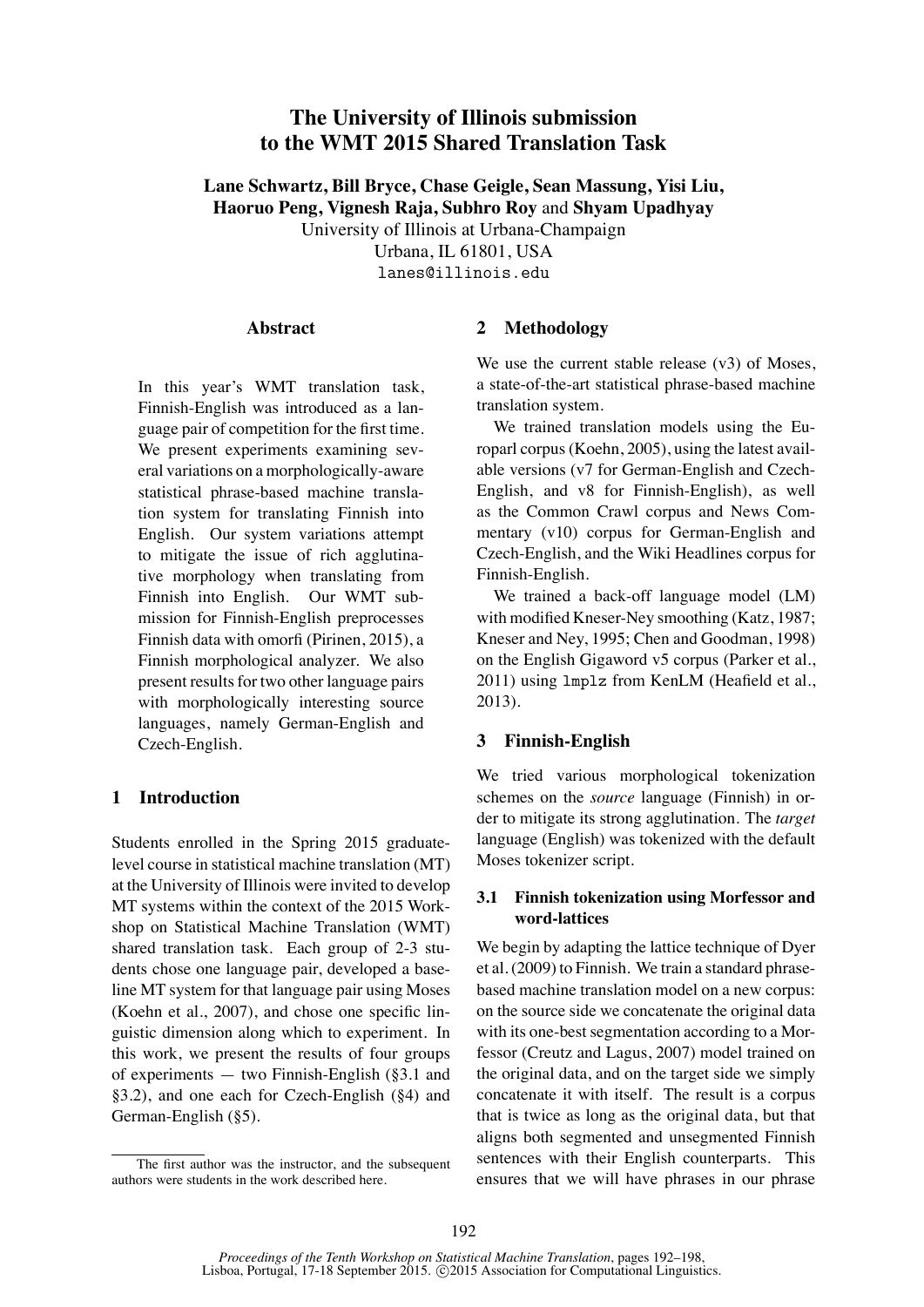

Figure 1: A word lattice that represents the top five segmentations for the Finnish word *vilpittömän*.

table that correspond with both the original unsegmented words as well as for individual morphemes.

At tuning and test time, we then decompose our input into a word lattice input that reflects the uncertainty of the decomposition of each word in the sentence (Dyer et al., 2008). We construct the lattice by considering the top five best segmentations for each word according to our Morfessor model. The start and end of each word in the original sentence is a node, and we place edges and nodes between the two such that the edge is labeled with a string output and its target is a node that represents the partial output of the word thus far. Each of the edges is also weighted with a certain probability, reflecting the likelihood of using that specific edge, given that we are at a specific node.

We calculate edge probabilities as follows. Let  $p(v|u, \Theta)$  be the probability of going to node v given that we are at node  $u$  under the trained Morfessor model  $\Theta$  (we only concern ourselves with the case where  $v$  is an adjacent to  $u$ ). Let **s** be a segmentation for the current word, represented as a set of edges  $(n_1, n_2)$  through the graph. Then, we set

$$
p(v \mid u, \Theta) = \frac{\sum_{\mathbf{s}: (u,v) \in \mathbf{s}} p(\mathbf{s} \mid \Theta)}{\sum_{\mathbf{s}': (u,v') \in \mathbf{s}'} p(\mathbf{s}' \mid \Theta)},
$$

where the numerator is a summation of the Morfessor segmentation probabilities for segmentations that use the edge  $(u, v)$ , and the denominator is a summation of the Morfessor segmentation probabilities for all segmentations that pass through node u.

However, Morfessor gives us log likelihood scores for its segmentations. Call these ℓ**<sup>s</sup>** . We then compute the following, in order to avoid roundoff

| System            | LM | <b>TM</b> | <b>BLEU</b> | -cased |
|-------------------|----|-----------|-------------|--------|
| <b>Baseline</b>   |    | 5         | 16.95       | 15.09  |
| Morfessor         |    | 8         | 15.67       | 14.88  |
| Hiero             | 6  | 5         | 14.99       | 14.45  |
| Lattice $(n = 2)$ | 6  | 8         | 14.67       | 14.00  |
| Lattice $(n=5)$   | 6  | 8         | 14.68       | 13.95  |

Table 1: Results for Finnish-English (§3.1).

errors as much as possible:

$$
p(v \mid u, \Theta) = \frac{\sum_{\mathbf{s}: (u,v) \in \mathbf{s}} 2^{\ell_{\mathbf{s}} - \ell_{max}}}{\sum_{\mathbf{s}': (u,v') \in \mathbf{s}'} 2^{\ell_{\mathbf{s}} - \ell_{max}}},
$$

where  $\ell_{max}$  is the highest log likelihood segmentation for the current word. This can be seen as simply multiplying the numerator and denominator by the fixed constant  $2^{-\ell_{max}}$ . The code for performing this lattice generation is freely available online.<sup>1</sup> We use a Morfessor model trained on the Finnish side of the Europarl parallel training data with  $\alpha = 0.5$ .

Table 1 shows the output of our systems on the testing data from WMT 2015. We report the scores that were obtained from Moses evaluation scripts using multi-BLEU; the numbers in the shared task are slightly different as they use the NIST BLEU scripts. Our baseline is a phrasebased default Moses configuration with the 5-gram language model, and we found this outperformed a hierarchical phrase based configuration with the same maximum phrase length and a 6-gram language model. Among the segmentation methods, using a single one-best segmentation with Morfessor performed the best — the word lattice method had disappointing performance using either the top five or top two best segmentations for the lattice generation. We were unable to combine the word lattice and hierarchical phrase-based approaches together as Moses does not yet support these two features at the same time.

#### **3.2 Finnish tokenization using omorfi**

In addition to the experiments described above, we build three variations utilizing omorfi (Pirinen, 2015) to morphologically segment the Finnish data. We use omorfi to decompose each agglutinated Finnish word into its component morphemes and each morpheme to a default case or form. Inflectional morphemes which capture information

<sup>1</sup> https://github.com/smassung/uiuc-wmt15 /tree/master/chase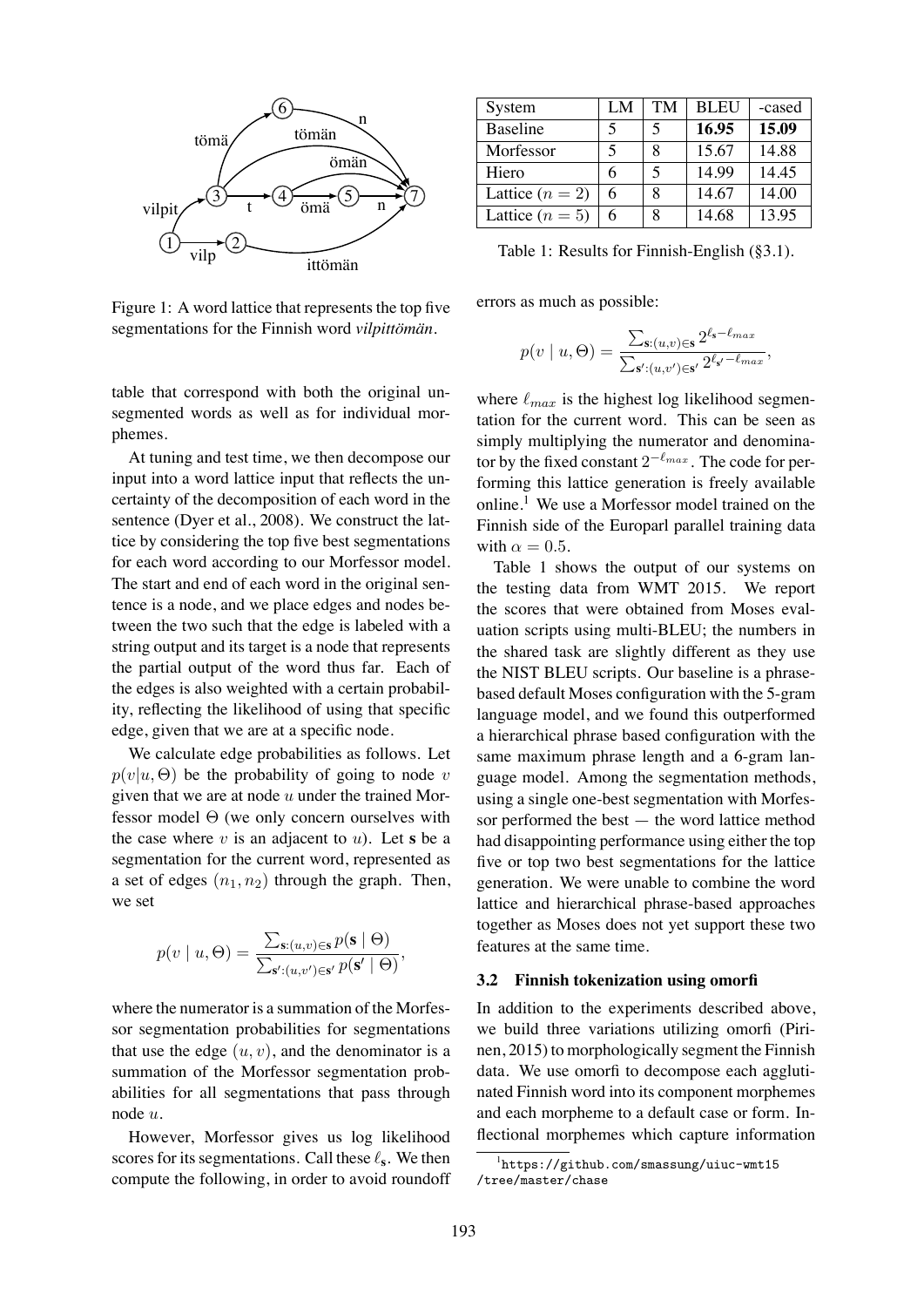Figure 2: The first word of Finnish Europarl corpus, as processed by omorfi.

such as the person, number, tense, voice, and mood of verbs as well as the number and case of nouns is lost in the lemmatization, and therefore, when lemmatization has taken place, all of this information is lost to the system. Figure 2 illustrates this process; the token "Istuntokauden" is broken into two morpheme lemmas, separated by a "#" sign. We discard the inflectional information, which here denotes that the original token was a singular noun in genitive case.

As a baseline, we build a system using Moses and provided the data described above with none of the Finnish data having been processed by omorfi. Tuning was done using MERT (Och, 2003).

In the first variation  $(V1)$ , all Finnish data is first segmented by omorfi. The intuition behind this technique is simply that there are more words in the target text than would align well with agglutinative words in the source text. By using the morphemes of the source language rather than the unsegmented words, the output source tokens might more easily align with the target tokens.

In the second variation  $(V2)$ , the omorfisegmented Finnish data from the first variation is concatenated with the unprocessed Finnish. Target language data is concatenated with itself in training to align each target sentence with both the unprocessed and morphologically-analyzed variations of its source sentence. The intuition here is that any Finnish tokens which are their own lemmas (i.e. do not inflect) will potentially align with the same target token twice, and will bear a stronger alignment probability than with other tokens in the translation model. Function words and adpositions would be among those which undergo such double alignment, and which may serve as anchors for the alignment of the entire sentence.

In the third variation  $(V3)$ , the translation table created during the second variation is consulted during segmentation of the tuning and test data. If an original token could be found in the table before being broken into morphemes by omorfi, then that token is left unprocessed. If a token could not be found, then it was passed to omorfi and the morphemes returned replaced the token in the data.

| System          | LM | <b>TM</b> | <b>BLEU</b> | -cased |
|-----------------|----|-----------|-------------|--------|
| <b>Baseline</b> |    |           | 16.14       | 15.25  |
| V1-omorfi       |    | 5         | 14.79       | 14.00  |
| V2-omorfi       |    |           | 15.14       | 14.32  |
| V3-omorfi       |    |           | 16.90       | 15.98  |

Table 2: Results for Finnish-English (§3.2).

The resulting tuning and testing datasets are thus partially analyzed for morphemes. In this way, more common Finnish agglutinations are retained while less common ones are broken into potentially more common individual morphemes.

Results are shown in Table 2. Only V3 performed better than the baseline of using default Moses tokenization for Finnish. This variation comes closest to a balance between alignment with shorter target phrases — achieved by breaking down agglutinative words into morphemes — and retaining what inflectional information can be retained — since unprocessed and therefore unlemmatized words retain all grammatical inflection.

## **3.2.1 Variation 1: All data fully processed by omorfi**

For the first variation on our system, we pass to omorfi all of the Finnish data described above used for training, tuning, and testing. Therefore, for each token in the text, either the lemma of the original token was returned by omorfi if the token was not found to be an agglutination of stem and morphemes, or, if the token was found to be an agglutination, a lemmatized token of each morpheme was returned, and these new tokens stood in place of the agglutinative token found in the original text.

The intuition behind this technique is simply that there are more words in the target text than would align well with agglutinative words in the source text. By creating more tokens out of the original source tokens, the smaller source tokens might more easily align with the target tokens. The new tokens returned by omorfi were always present in the source text in their non-lemma forms, but because the same morpheme could be added to different stems, the unique word formation may hide a relation between the appearance of that morpheme in a source sentence and a single word of English in the target sentence.

Using only source data which has been fully processed by omorfi in the training, tuning, and testing stages, BLEU scores were 14.00 (case-sensitive) and 14.79 (case-insensitive), that is 1.25 and 1.35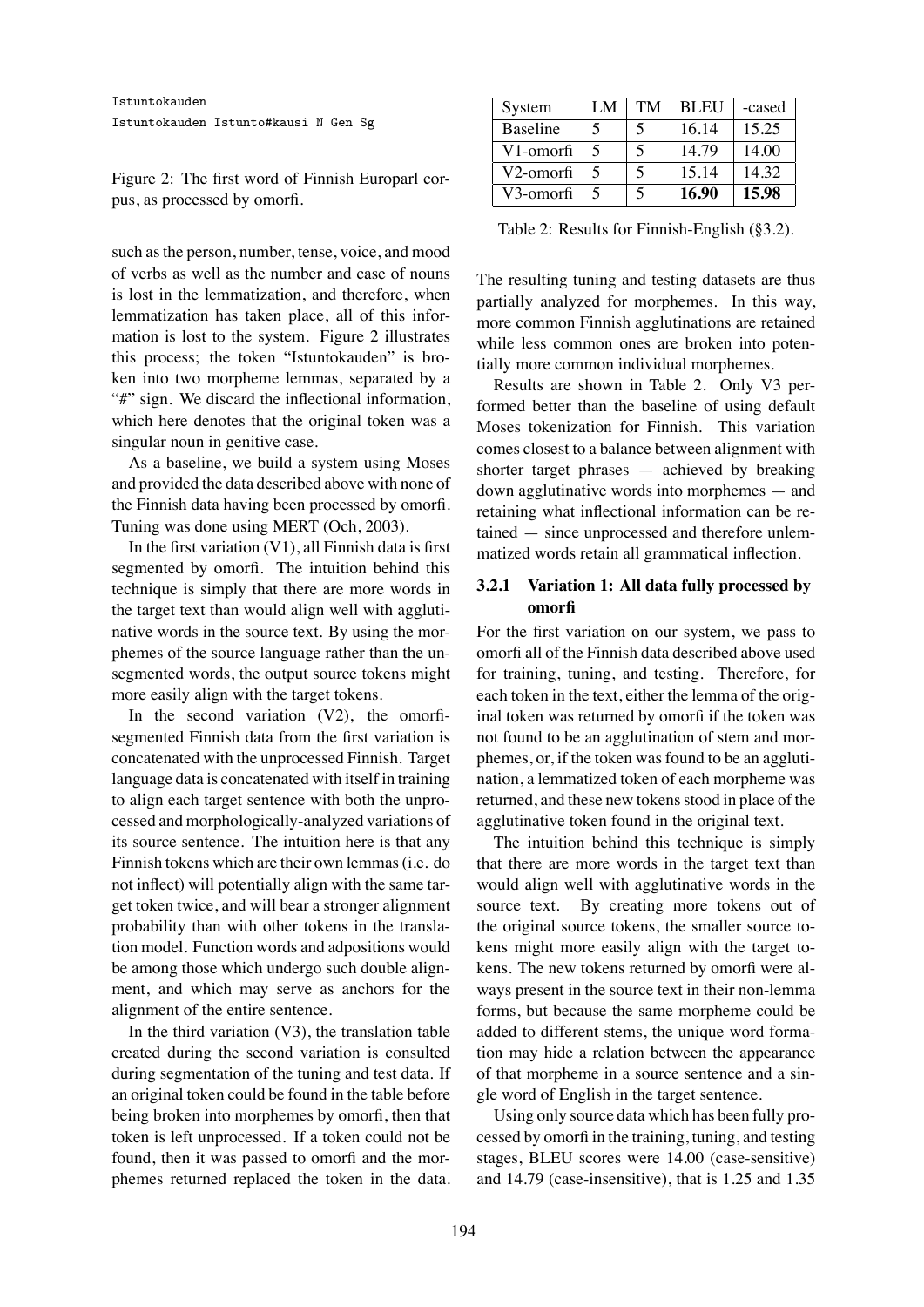points below the baseline respectively.

### **3.2.2 Variation 2: Concatenated original source data and omorfi-processed data**

For the second variation on our system, we used the same omorfi-processed Finnish data which was used for the first variation. This time, however, the omorfi-processed training, tuning, and testing data was concatenated with the original training, tuning, and testing data respectively. So for example, the data used for training was the original set of sentences from Europarl, followed by the same set of sentences but processed by omorfi as described above. Each of the training, tuning, and testing sets therefore contained exactly twice as many sentences as the original testing data. Likewise, the set of target sentences in each case was twice as many, but the target data was not processed for morphology, such that the second half of the target language training, tuning, and testing sets was exactly the same as the first half.

Designing the datasets in this way effected that, in the case of alignment for example, both the original Finnish sentence was aligned with the English as well as the omorfi-processed Finnish sentence. The intuition here is that Finnish tokens which are their own lemmas (i.e. do not inflect) will potentially align with the same target token twice, and will bear a stronger alignment proability than other tokens in the translation model. Function words and adpositions would be among those which undergo such double alignment, and which may serve as anchors for the alignment of the entire sentence.

For all other words — those for which omorfi returns morphologically analyzed output - two potentially useful alignments could be formed: First, there would be an alignment of the unprocessed source token with several target tokens, and so a phrasal alignment in which the English word aligns with the agglutinative word containing the proper morpheme. Second, there would be an alignment closer to one-to-one between the target word and the proper morpheme lemma returned by omorfi. Concatenating the unprocessed training, tuning, and testing sets in the source language with the omorfi-processed training, tuning, and testing sets respectively resulted in BLEU scores of 14.32 (case-sensitive) and 15.14 (case-insensitive), that is 0.93 and 1.00 points below the baseline respectively.

### **3.2.3 Variation 3: Consultation of the baseline translation table**

For the third and final variation of our system, we preprocess the tuning and testing sets in the source language by consulting the translation table created for the second variation. For each token in the Finnish tuning and testing data, the translation table was consulted for the presence of that token as a unigram. If the token was found in the translation table, then it was rendered as is in the output of this step. If the token was not found in the translation table, then the token was passed to omorfi and the resulting morpheme lemmas were rendered as output. The resulting tuning and testing sets, therefore contained either an agglutinative form as found in the original Finnish or a processed string of morpheme lemmas (or perhaps simply the lemma) returned by omorfi from the original token, but not both.

The intuition here was to overcome the lemmatization process which occurs from passing all of the data through omorfi. It may be the case that different inflections of the same lemma tune better to different English words, but the lemmatization process effects that different English words tune to the same Finnish lemma, causing confusion. Leaving known inflected forms in the tuning and testing data gives this variation an advantage over the first variation. By tuning and testing on known tokens and morphologically analyzing unknown tokens in these datasets, the resulting BLEU scores were 15.98 (case-sensitive) and 16.90 (case-insensitive), 0.73 and 0.76 points above the baseline respectively.

# **4 Czech-English**

For Czech-English, we train baseline phrase-based systems with no special handling of Czech morphology. We also consider experimental variants in which Czech words are morphologically segmented. We use Morphessor (Creutz and Lagus, 2007) for morphological segmentation.

Finally, we consider a re-ranking technique based on the degree of commonality between parts-of-speech (POS) in each source sentence and each respective translation of that source sentence. To this end, we use MorphoDiTa (Straková et al., 2014) and the Stanford CoreNLP toolkit (Manning et al., 2014) to POS tag the Czech and English sentences, respectively. We next construct a dictionary that maps POS tags from one language to tags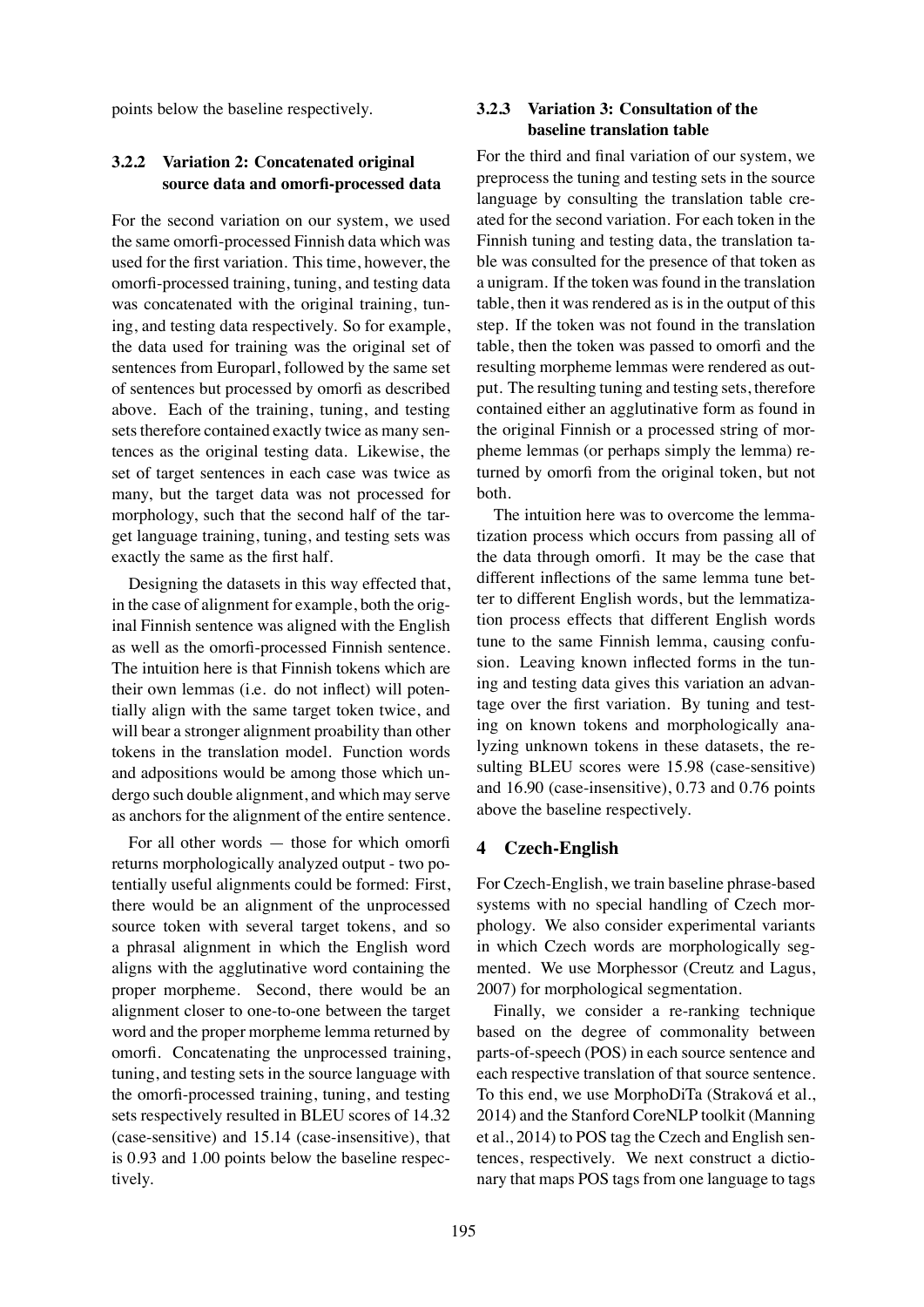in the other. After translating with Moses, each English translation in the  $n$ -best list is augmented with a POS intersection score, and rerank taking this new score into account. We define the POS intersection score as simply the number of identical POS tags between a Czech sentence and the hypothesized English translation.

| System                    | <b>BLEU</b> | BLEU-c |
|---------------------------|-------------|--------|
| Moses trained on Europarl | 18.59       | 17.72  |
| Moses trained on Eu-      | 20.69       | 19.83  |
| roparl, Common Crawl      |             |        |
| and News Commentary       |             |        |
| Stemming as<br>pre-       | 17.88       | 17.08  |
| processing, Moses         |             |        |
| trained on Europarl       |             |        |
| Morfessor trained on Eu-  | 16.48       | 15.74  |
| roparl, Moses trained on  |             |        |
| Europarl                  |             |        |
| POS intersection, Moses   | 15.68       | 13.46  |
| trained on Europarl       |             |        |
| Morfessor trained on Eu-  | 13.43       | 13.74  |
| roparl, POS intersection, |             |        |
| Moses trained on Europarl |             |        |

Table 3: Results for Czech into English.

### **5 German-English and English-German**

For German-English and English-German, we focus primarily on the effects of source clause reordering transformations. In this approach, we transform source language **s** into **s** ′ , such that the clause structure of sentences in **s** ′ more closely follow the clause structure of target language **t**.

#### **5.1 English to German**

With the goal of restructuring English source sentences to have more German-like structure, we define the following transformation rules:

- 1. Detect all clauses in a sentence which might require transformation. We selected spans of text, which were labeled as S or SBAR by the parser. We do not include clauses which begin with "to".
- 2. For each clause, we apply the following rules in order :
	- (a) If there exists a verb phrase (detected by a shallow parser) with "to", we move the remaining portion of the verb phrase

(starting with token "to") to the end of the clause.

- (b) If there exists a verb phrase (detected by a shallow parser) with a token with VBN part of speech tag, we move the remaining portion of the verb phrase (starting with VBN token) to the end of the clause.
- (c) If there exists a verb phrase (detected by a shallow parser) starting with a modal verb, we leave the modal verb but move the rest of the verb phrase to the end of the clause.

We used a state-of-the-art shallow parser (Punyakanok and Roth, 2001) in conjunction with a constituent parser (Socher et al., 2013) to implement the above transformation rules. For the purposes of the English-German language pair, we pre-process all English data into equivalent English′ data using the above transformation rules.

We train a German language model on the German side of the Europarl, Common Crawl, and News Commentary corpora, and a translation model on the English′ -German Europarl corpus. Our development set for tuning was the WMT newstest data from 2008–2014. Results for the WMT newtest-2015 data set under the baseline (en-de) and restructured (en′ -de) conditions are shown in Table 4.

|           |      | System   BLEU   BLEU-cased   TER |       |
|-----------|------|----------------------------------|-------|
| en-de     | 16.6 | 16.3                             | 0.933 |
| $en'$ -de | 17.9 | 17.2                             | 0.731 |

Table 4: Results for English and English′ translated into German.

#### **5.2 German to English**

Holmqvist et al. (2011) report improvements on German-English when modifying German text to be more like English. To this end, we utilize a subset of the clause restructuring rules (rules  $4 \& 6$ ) from Collins et al. (2005):

- If a finite verb (VVFIN) and a particle (PTKVZ) are found in the same clause (subtree labeled as S), then move the particle to precede the verb.
- Before applying rule 6, we first remove all internal VP nodes, and replace them by their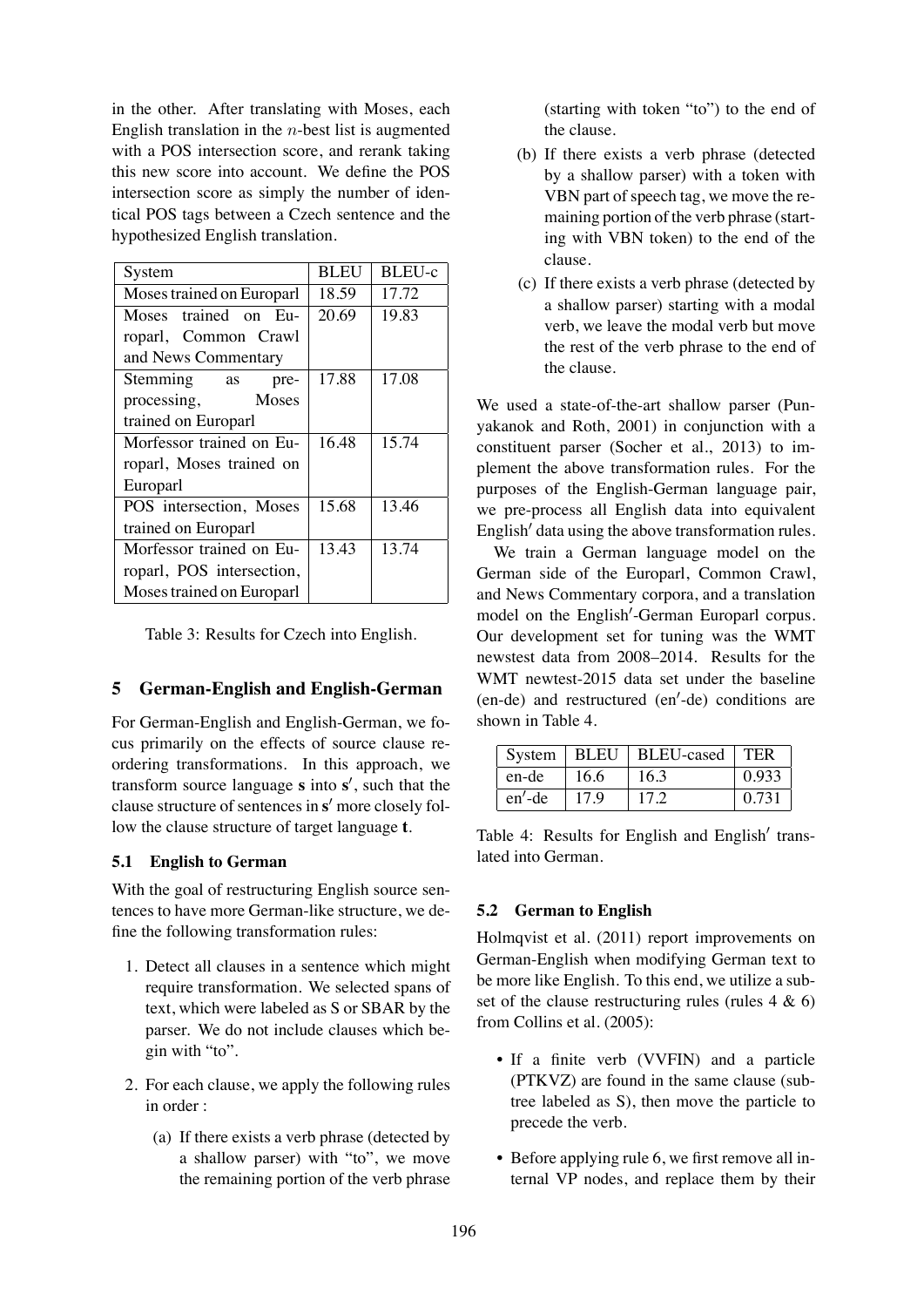children in the tree. Then, for every clause which dominates a finite verb, infinitival verb and a negative particle (PTKNEG), then the negative particle is moved to directly follow the finite verb.

We used the Stanford Parser (Manning et al., 2014) for parsing German sentences and then applied the relevant rules. The reordered sentences were the yield of the transformed tree. The reordered sentences were then segmented using the jWordSplitter<sup>2</sup> for compound splitting.

We train an English 6-gram language model on the Gigaword corpus, and a translation model on the German′ -English Europarl corpus. Our development set for tuning was the WMT newstest data from 2008–2014. Results for the WMT newtest-2015 data set under the baseline (de-en) and restructured (de′ -en) conditions are shown in Table 5.

|          |      | System   BLEU   BLEU-cased   TER |       |
|----------|------|----------------------------------|-------|
| de-en    | 21.4 | 22.2                             | 0.938 |
| $de'-en$ | 24.9 | 23.8                             | 0.641 |

Table 5: Results for German and German′ translated into English.

### **6 Discussion and Conclusion**

Overall, tackling the rich morphology of Finnish proved to be effective in improving upon the baseline, but not by much, and only in the case where the translation model could be consulted as to whether source words in the tuning and testing data were known.

The variation of our Finnish-English system in §3.2.1 breaks down the Finnish data into those components which make up the agglutinated words, treating the morphemes, rather than the original tokens, as the words. In teasing out the morphemes from the original data, more individual word alignments can be created between source and target tokens, but inflectional data such as the case of nouns and the person and tense of verbs, is lost. In this case, different English tokens which may truthfully align to differently inflected forms of the same lemma may instead compete for alignment with the lemma in the translation table, thus creating confusion and resulting in evaluation below the baseline.

The second variation (in §3.2.2) creates the potential for alignments between agglutinated Finnish words with groups of English words, but also between Finnish lemmas and single English words. While there is more potential for a correct alignments — still despite inflectional information being lost — the approach is still brute force, and there is still confusion created in the translation table since some of the probability given to the correct alignment, whatever that may be, is taken by the alignment of some English words with the agglutinated or non-agglutinated Finnish counterpart.

The third variation (in §3.2.3), while addressing the issue of over-lemmatization created in the first variation, does in fact improve on the baseline. In this final case, inflected forms found in the training data retain their inflection, and so the first person singular form of the verb "to be" in Finnish has greater chance of being translated into "am" rather than the lemmatized form being translated into the most prevalent form of "to be" in the target language training data  $-$  "is" for example.

Still the problem of Finnish morphology is very hard for a translation system into English. Our system has only addressed the derivational morphology of Finnish agglutination. We have not at all addressed the inflectional morphology of Finnish, and so much information about the role of certain tokens in the source sentence is lost. Some necessary English words, such as personal pronouns, may be lost on the system because the presence of an English pronoun such as "I" in the best English translation may only be encoded in the inflectional morphology of the Finnish.

In further research, we may try a factored model for our system which encodes not only the lemma or lemmas produced by omorfi, but also the grammatical information from the original inflectional morphology. Further still, our system has not addressed the potential problems of reordering between the source and target languages.

At the very least, a rule could be implemented which places Finnish postpositions in front of their objects as a preprocessing step. As Finnish is a head-final language like English, it is possible that no further rule-based reordering would have to be done, but more research is warranted to make this claim. With these complications yet to be addressed, there is certainly more that we may do in the future to improve evaluation.

<sup>&</sup>lt;sup>2</sup>http://sourceforge.net/projects/jwordsplitter/